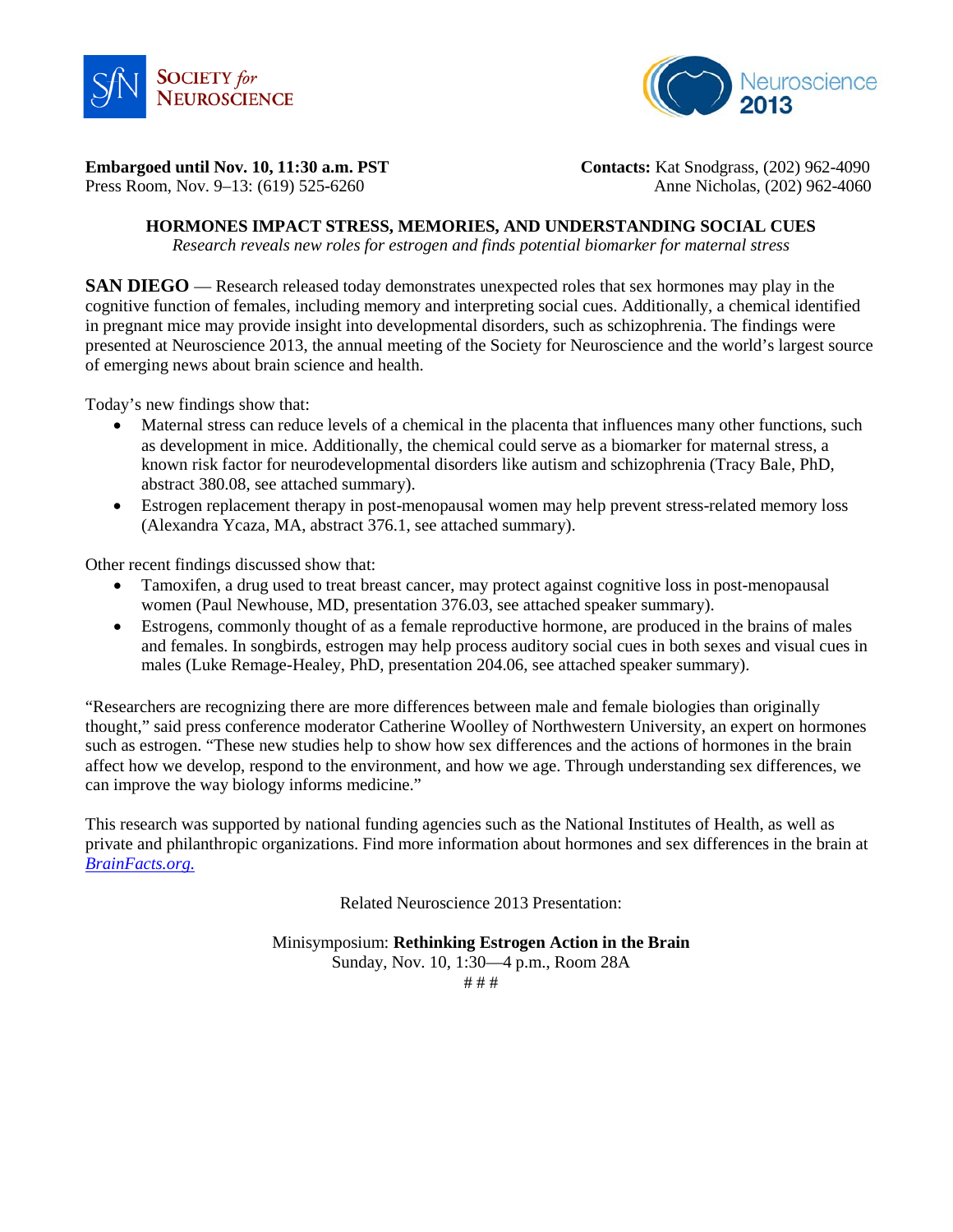#### **Abstract 380.08 Summary**

**Senior Author: Tracy Bale, PhD** University of Pennsylvania Philadelphia

(215) 898-1369 tbale@vet.upenn.edu

### **Maternal Stress Associated With Chemical Changes in the Placenta**

*Animal study could lead to new biomarker for developmental disorders like autism*

Maternal stress changes a specific protein in the placenta that may have implications for brain development and stress in offspring, according to new mice research by Tracy Bale, PhD, of the University of Pennsylvania School of Medicine. The findings were presented at Neuroscience 2013, the annual meeting of the Society for Neuroscience and the world's largest source of emerging news about brain science and health.

"The placenta is more than just a filter that passes nutrients and oxygen to the developing baby," said Bale. "Our studies have shown that maternal stress can be passed to a baby through changes in the placenta, and more specifically through a single chemical. These findings in animals suggest a potential new biomarker related to a range of neurodevelopmental disorders in children."

In the animal study, researchers looked for a biomarker that would indicate conditions of maternal stress, which is a known risk factor for disorders like autism and schizophrenia. They found an enzyme (O-linked-N-acetylglucosamine transferase or "OGT"), which modifies other proteins involved in a wide variety of funtions, including development.

Neurodevelopmental disorders are twice as common in males as in females, and the researchers showed that placentas associated with male mouse pups had lower levels of OGT than the placentas associated with female pups. These levels of OGT in the placenta were even lower when the pregnant mice were stressed.

The researchers then studied genetically altered mice with a specific reduction in levels of OGT in the placenta to test its importance. When males from genetically altered placentas became adults, they were smaller and more sensitive to stress, similar to males from stressed mothers. This suggests that OGT is an important chemical in the development of the offspring and a potential predictive biomarker of maternal stress. Low levels of OGT were found to have a specific effect on male offspring, a key finding for neurodevelopmental disorders.

Research results also showed that human placentas have similar OGT expression patterns, with placentas from boys exhibiting lower OGT than placentas from girls. Ongoing studies will examine stress during pregnancy as a factor in regulating OGT expression, and take into account the potential of OGT as an important predictive biomarker for maternal stress.

Research was supported with funds from the National Institute of Mental Health.

Scientific Presentation: Monday, Nov. 11, 11 a.m.–12 p.m., Halls B–H 380.08, OGT is a predictive placental biomarker of early maternal stress \*C. L. HOWERTON, **T. L. BALE**; Animal Biology, Sch. of Veterinarian Med., Univ. of Pennsylvania, Philadelphia, PA

TECHNICAL ABSTRACT: Neurodevelopmental disorders including autism and schizophrenia have been highly associated with parental factors including maternal stress. The mechanisms through which these influences may contribute to disease development are not well understood and likely involve very complex interactions between the maternal milieu and the developing placenta. We have identified a sensitive period of early gestation where maternal stress (EPS) produces sex-dependent epigenetic programming effects on offspring stress pathway neurodevelopment. In this mouse model, we identified O-linked Nacetylglucosamine transferase (OGT) as a sex-specific and stress-sensitive placental biomarker of maternal stress. OGT, a key intracellular glycotransferase, with over 800 identified target proteins including RNA polymerase II and all four core histones, has great potential to have broad impact on chromatin state and key cellular functions within the placenta. To link this placental gene with an effect in re-programming the developing hypothalamus, we examined gene expression patterns at PN2 in mice with a placental-specific targeted reduction or deletion in OGT. Females hemizygous for placental OGT showed a dramatic shift in hypothalamic gene expression patterns compared to control females, supporting a critical role for this gene in placental function important in neurodevelopment. Adult mice with reduced placental OGT recapitulated key features of our EPS phenotype, with male mice demonstrating a dysregulated HPA stress axis and showing reduced adult body weights. Mechanistically, to determine what functional change a reduction of placental OGT produces, placental microarray analyses revealed an overlapping regulatory role of both EPS and reduced OGT of a post-transcriptional tRNA modifying gene, Trmt11. This finding was strengthened by an EPS induced increase of O-GlcNAcylated proteins at the promoter using ChIP. Additionally, ChIP-Seq experiments for both trimethylated histone 3 lysine 4 (H3K4me3) and O-GlcNAcylation of chromatin related proteins have identified increased O-GlcNAcylation at the promoters of specific genes associated with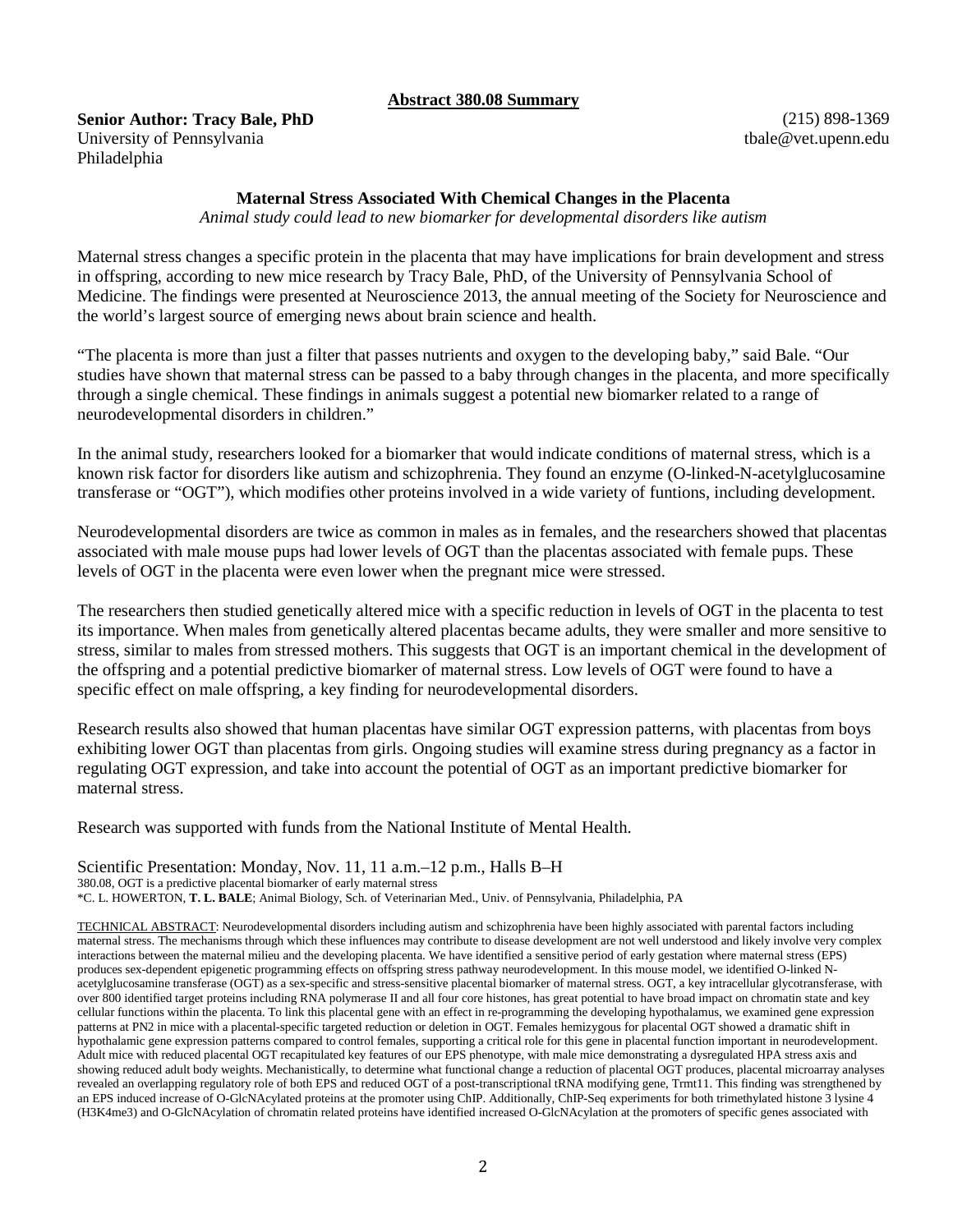male placental steroidogenesis, including Hsd17b3. Concurrently, embryonic metabolomics in response to both EPS and reduced placental OGT support important perturbations in nutrient availability and placental transport from the maternal to fetal compartment during gestation. These studies provide valuable insight into novel placental mechanisms contributing to sex-biased disease vulnerability to maternal stress exposure impacting the developing brain.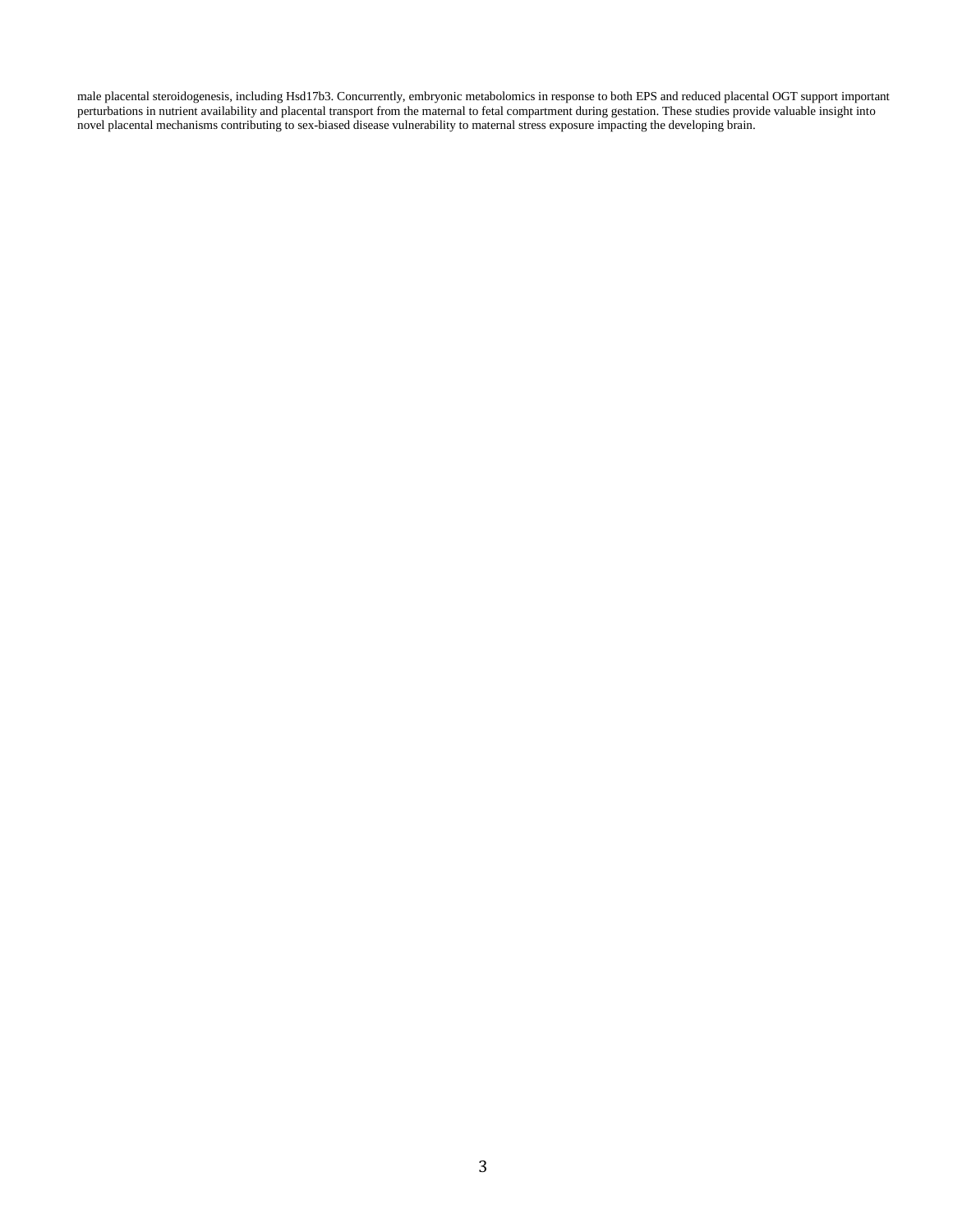## **Abstract 376.1 Summary**

**Lead Author: Alexandra Ycaza, MA**

University of Southern California Los Angeles

(213) 821-5703 ycaza@usc.edu

# **Estrogen Therapy Post-Menopause May Safeguard Against Memory Loss Caused by Stress**

*Younger women may have natural protection from stress and cognitive impairment*

Estrogen treatment may help reduce memory impairment associated with stress in postmenopausal women, according to new research presented at Neuroscience 2013, the annual meeting of the Society for Neuroscience and the world's largest source of emerging news about brain science and health.

"Our research indicates that estrogen may be a built-in protection from the effects of stress in women," said lead author Alexandra Ycaza, MA, from The University of Southern California. "This study shows that giving postmenopausal women estrogen may make them resistant to stress and associated memory impairments."

Researchers investigated the impact of stress on a type of short-term memory in women, and examined whether estrogen might have a protective function. The type of short-term memory examined was working memory, or the ability to remember things for a short time while engaging in an unrelated task. Exposure to stress decreases working memory.

In this study, researchers worked with 42 postmenopausal women with very low levels of estrogen, from the ELITE clinical trial at the University of Southern California's Health Sciences Campus, where they had been taking longterm estrogen replacement therapy or placebo for approximately five years. The women were asked to submerge their hands in icy water for three minutes, as a cold stress. After 20 minutes, researchers tested their working memory, asking them to remember lists of words while simultaneously reading sentences and making decisions on whether sentences were grammatically correct.

Women with the highest estrogen levels were able to remember more words while reading unrelated sentences and made decisions on grammar more effectively than those with lowest estrogen levels. In addition, estrogen helped reduce levels of cortisol, a stress hormone, 15 minutes after the stress test itself, when cortisol levels begin peaking. The results suggest that estrogen offers a natural protection from stress for women, helping fight off negative effects on working memory.

"Stress, whether at home or at work, can have negative effects on the body and brain, hurting and killing neurons and producing problems with mood, memory, and sleep," said Ycaza. "Discovering factors that might protect people from stress could have huge impacts on how people perform in their daily lives, from work to relationships at home."

Research was supported with funds from the National Institute on Aging.

Scientific Presentation: Monday, Nov. 11, 9–10 a.m., Halls B–H

376.1, Estrogen treatment after menopause protects against stress-induced impairments in working memory

\*A. E. YCAZA<sup>1</sup>, H. N. HODIS<sup>2</sup>, W. J. MACK<sup>3</sup>, M. MATHER<sup>4</sup>; <sup>1</sup>Dept. of Psychology, <sup>2</sup>Atherosclerosis Res. Unit, <sup>3</sup>Dept. of Preventive Med., <sup>4</sup>Davis Sch. of Gerontology, USC, LOS ANGELES, CA

TECHNICAL ABSTRACT: Estrogen can reduce the magnitude of the stress response. This has important potential implications given the many negative effects of stress hormone exposure, in particular glucocorticoids (GC; e.g., cortisol). For example, exposure to GC can damage or kill neurons and impair cognitive performance. The estrogen-GC relationship has particularly important implications for aging human females who experience rapid declines in estrogen during menopause, yet how this interaction may affect cognition has received minimal attention. We hypothesized that women on estrogen replacement therapy would show fewer negative effects of stress exposure on cognitive performance compared with non-treated, post-menopausal women. Our study examined the effects of stress application on working memory (WM) in post-menopausal women who were randomly assigned to take estrogen or placebo for an average of 4.9 years in a randomized, double-blind, placebo-controlled trial (ELITE trial). Women completed WM tasks in two sessions (one stress and one control; order counterbalanced). During each session, women (n=42) were exposed to either a stressor (cold-pressor task) or a control task and 20 minutes later completed a WM task (i.e., sentence span task). Multiple saliva samples were collected during each session to determine estradiol (E2) and cortisol levels. Cortisol analyses revealed a stress x time interaction; whereas cortisol increased from baseline during stress sessions it decreased over time during control sessions. Further, the increase in cortisol during the stress sessions depended upon levels of E2; the cortisol increase in response to the stressor was significantly greater for women in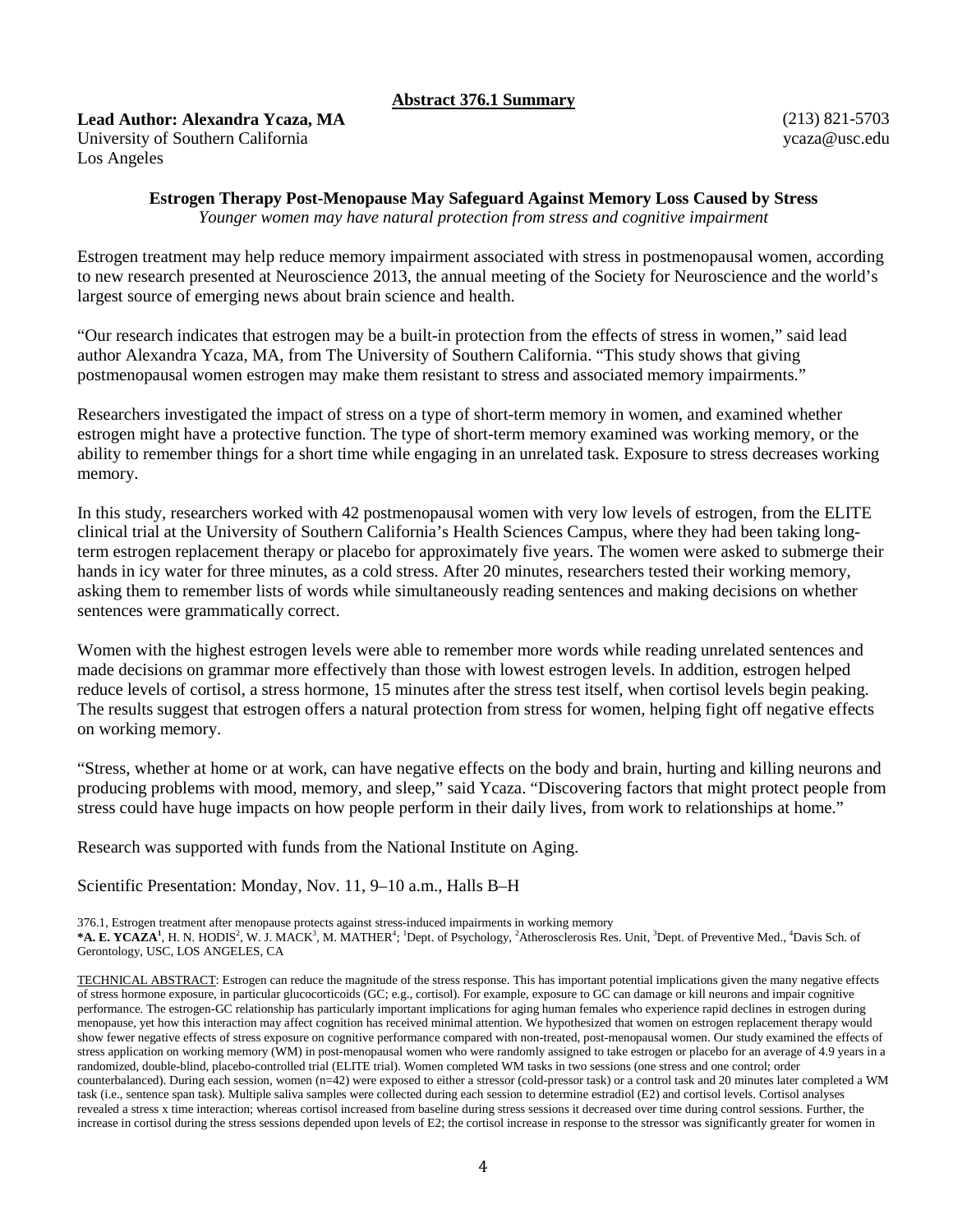the lowest quartile of salivary E2 levels (Low-E2) than for women in the highest quartile of E2 levels (High-E2). Stress in turn affected WM; overall, WM performance was worse during the stress than during the control sessions. However, E2 protected against the negative effects of stress on WM. High-E2 women did not differ in their WM performance between the stress and control sessions, whereas Low-E2 women performed significantly worse during the stress session than during the control session. This study provides novel evidence for mitigation of the negative effects of stress on cognition with estrogen therapy in postmenopausal women. Given that perceived high work-home pressures are associated with higher cortisol levels in middle-aged women, estrogenic protection against GC exposure may prove beneficial to both cognition and the neural circuitry that maintains and propagates those cognitive faculties.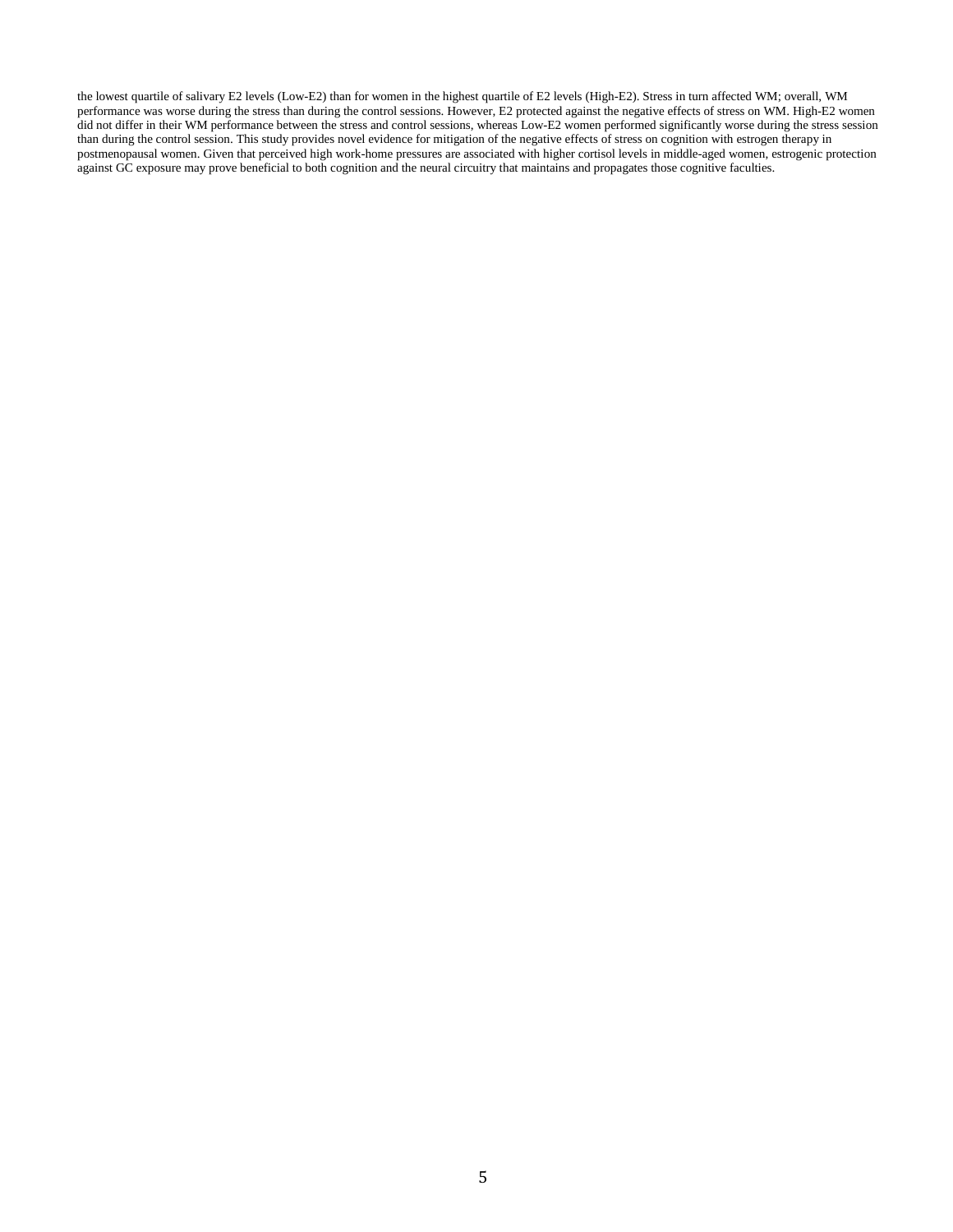### **Speaker Summary (376.03)**

**Speaker: Paul Newhouse, MD** Vanderbilt School of Medicine Nashville, Tenn.

(615) 936-0928 paul.newhouse@vanderbilt.edu

## **Tamoxifen Produces Estrogen-Like Agonist Effects On Cholinergically-Mediated Learning In Postmenopausal Women**

Monday, Nov. 11, 10–11 a.m., Halls B–H

Changes in memory and attention after menopause may be in part related to the loss of estrogen following the menopause transition. Previous research has suggested that estrogen treatment may maintain or improve some aspects of cognition in postmenopausal women. Our laboratory and others have provided evidence that estrogen acts in part through the cholinergic system to support cognition by showing that estrogen reduces the effects of anti-cholinergic drugs on attention, verbal learning, and memory in postmenopausal women. Degeneration of the cholinergic system is implicated in pathological cognitive aging. Estrogen may benefit cognition through neuroprotection and maintaining plasticity in brain areas that are responsive to cholinergic input (such as the hippocampus), and by directly supporting cells that produce acetylcholine.

However, there are controversies regarding estrogen treatment in women due to the increased risk for certain cancers and vascular disease. Selective estrogen receptor modulators (SERMs) are compounds that have different effects depending on the tissue type, and may provide cognitive benefits similar to estrogen with fewer peripheral side effects. Tamoxifen is a SERM that is commonly used to prevent breast cancer recurrence. Tamoxifen has anti-estrogen effects in breast tissue but may have pro-estrogen effects in brain. As women survive breast cancer and live into old age, it will be important to understand the cognitive effects of tamoxifen use in postmenopausal women. Additionally, tamoxifen or other SERMs may provide an alternative to estrogen for maintaining cognitive function as women age.

This study examined how tamoxifen affected cognitive function in postmenopausal women using a drug-induced model of the cognitive and brain changes that occur in late life, by blocking the effects of the neurotransmitter acetylcholine. We hypothesized that tamoxifen would act like estrogen. While being given drugs that block acetylcholine in the brain, women who had taken three months of tamoxifen (vs. placebo) would perform better on memory, attention, spatial, and learning tasks.

The participants in the study were healthy, postmenopausal women, who had not taken any form of hormone replacement within the year previous to study enrollment, and had no history of breast cancer or cognitive impairment. The women were genotyped for the APOE gene, of which one variant (APOE4) can increase the risk for Alzheimer's disease. Twenty-one postmenopausal women were randomly assigned to take three months of tamoxifen before or after they received three months of placebo. After each treatment phase, the women participated in drug challenges with agents (scopolamine and mecamylamine) that block receptors for acetylcholine in the brain or placebo. On each study day, the participants completed tasks that test memory, attention, learning, and spatial abilities.

The anti-cholinergic drugs impaired performance on all of the cognitive tasks as expected. However, after three months of tamoxifen treatment, women showed significantly smaller impairments on attention, verbal memory and spatial navigation than when they had taken three months of placebo. Tamoxifen thus protected against the negative effects of the anticholinergic drugs on memory and spatial navigation. In addition, the effect of tamoxifen was especially beneficial for women who were positive for the APOE4 allele.

The hippocampus is a part of the brain that is important for both memory and spatial performance, and has receptors for acetylcholine and estrogen. In previous studies, estrogen has been shown to support hippocampal function. This study provides evidence that tamoxifen may have effects similar to estrogen in protecting cognitive abilities that rely on the hippocampus in postmenopausal women. Further work is needed to determine the full cognitive effects of tamoxifen, however the results of this study suggest that tamoxifen or other SERMs may support the cholinergic system of the brain and provide cognitive protection in normal postmenopausal women.

Research was supported with funds from the National Institutes of Health.